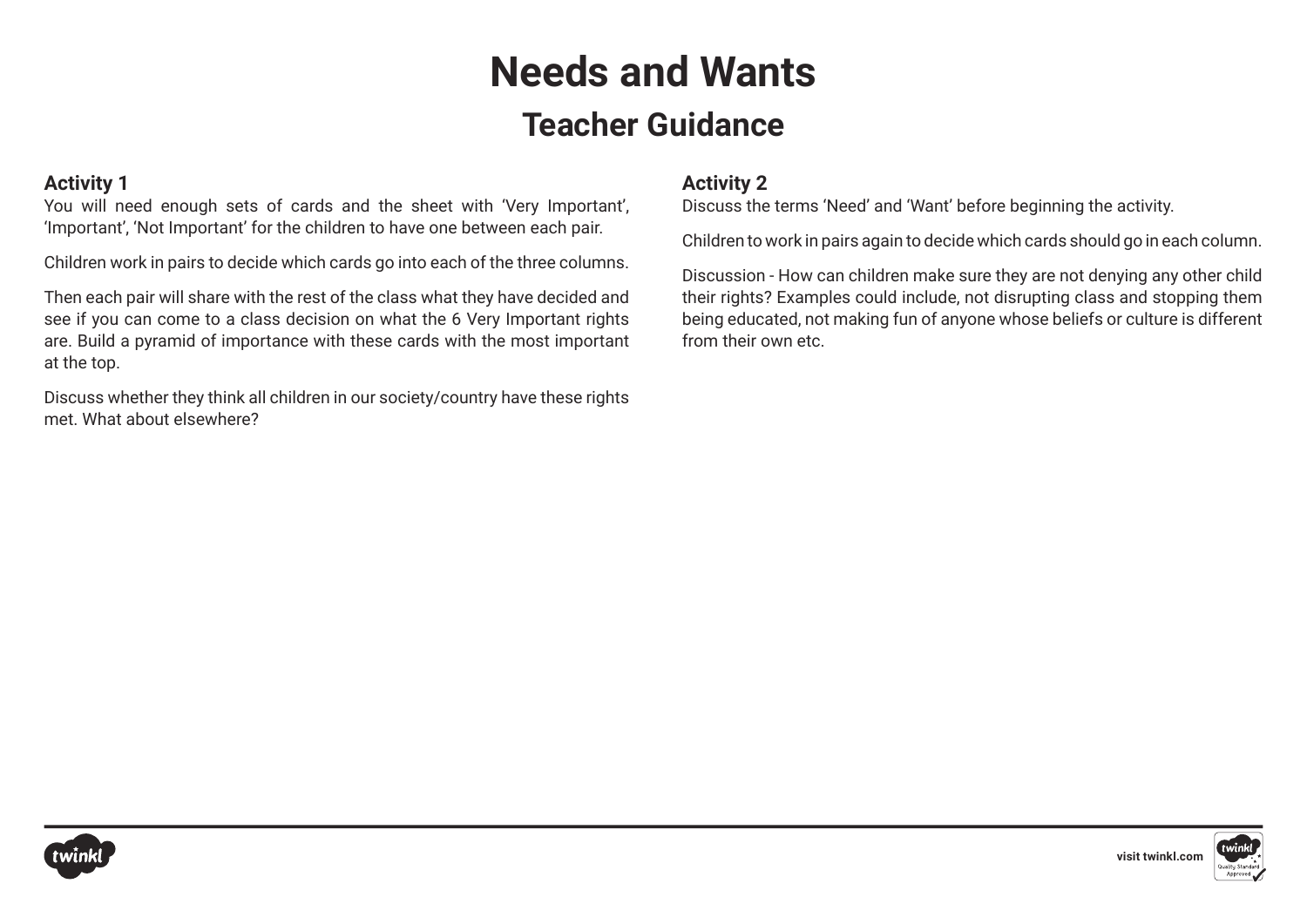| Very Important | Quite Important | Not Important |
|----------------|-----------------|---------------|
|                |                 |               |
|                |                 |               |
|                |                 |               |
|                |                 |               |
|                |                 |               |
|                |                 |               |
|                |                 |               |
|                |                 |               |
|                |                 |               |
|                |                 |               |
|                |                 |               |
|                |                 |               |
|                |                 |               |



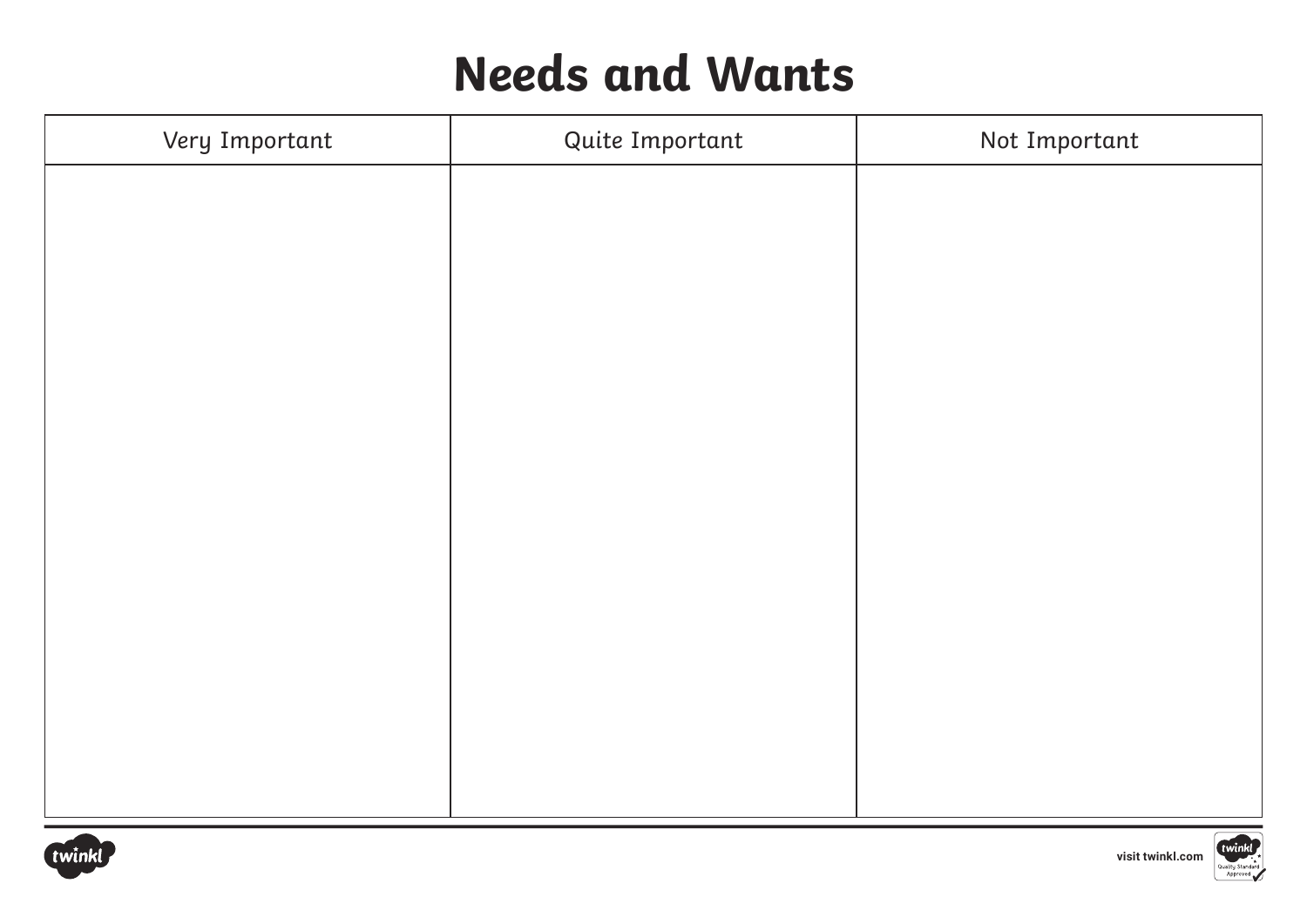| Needs | Wants |
|-------|-------|
|       |       |
|       |       |
|       |       |
|       |       |
|       |       |
|       |       |
|       |       |
|       |       |
|       |       |
|       |       |
|       |       |
|       |       |
|       |       |
|       |       |



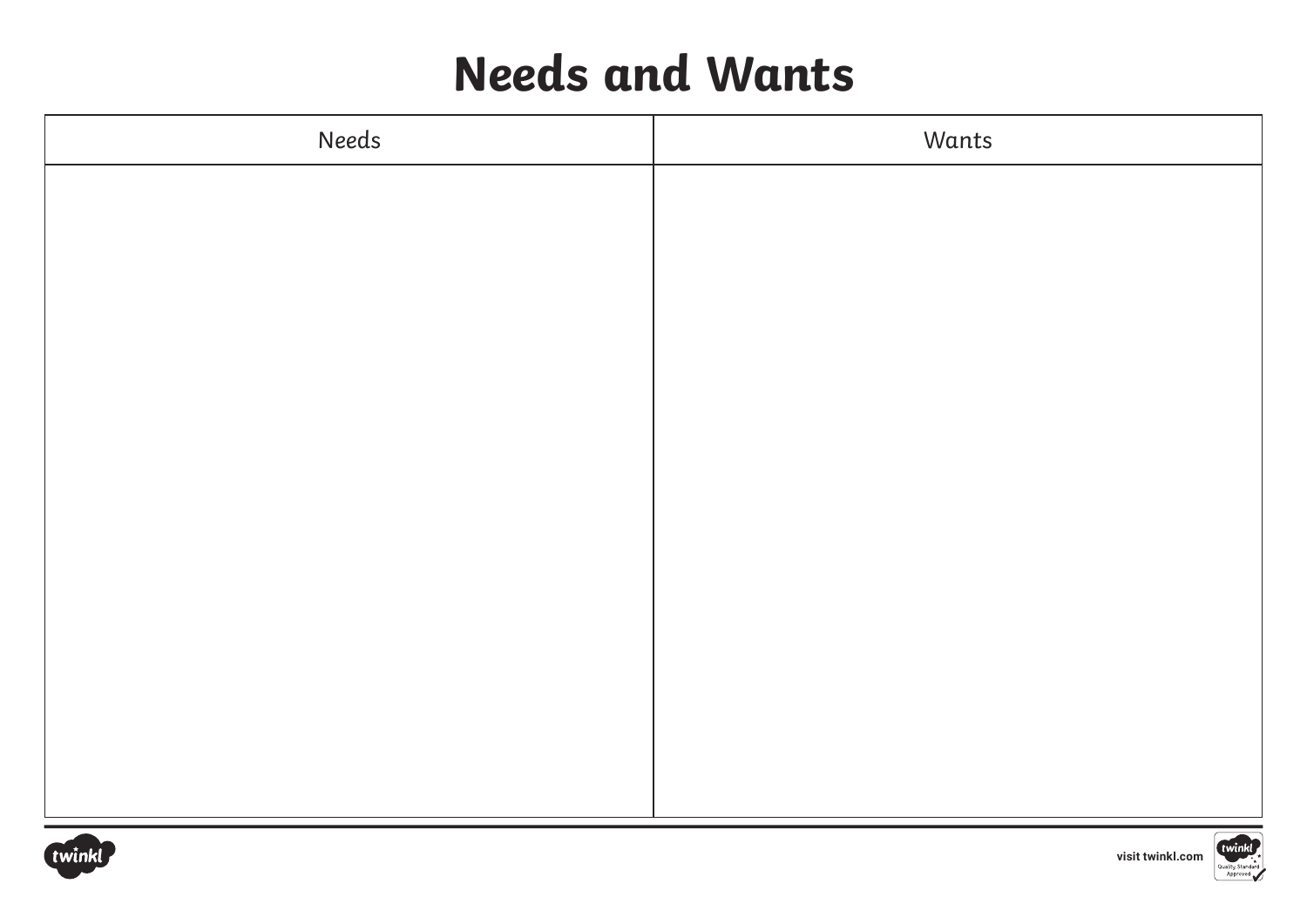